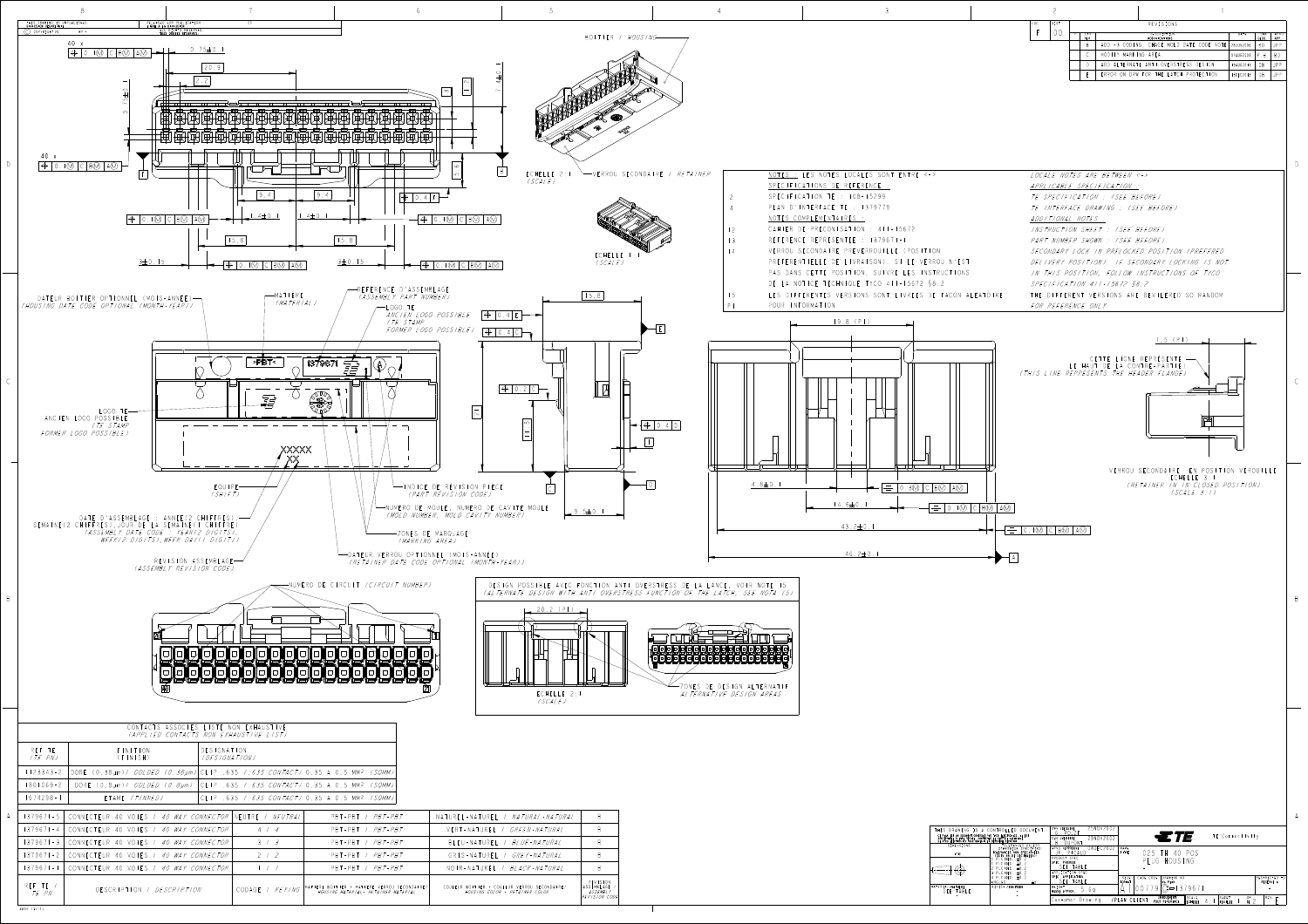4805 (3/11)

| THIS DRAWING IS A                                                                                         |
|-----------------------------------------------------------------------------------------------------------|
| CE PLAN EST UN DOCUMENT CONTROLE<br>SUSCEPTIBLE D'ETRE REVISE. CONTAG<br>DE TYCO ELECTRONICS POUR OBTENIR |
| DIMENSIONS:                                                                                               |
| mm                                                                                                        |
|                                                                                                           |
| MATERIAL / MATIERE<br>SFF TABLE                                                                           |